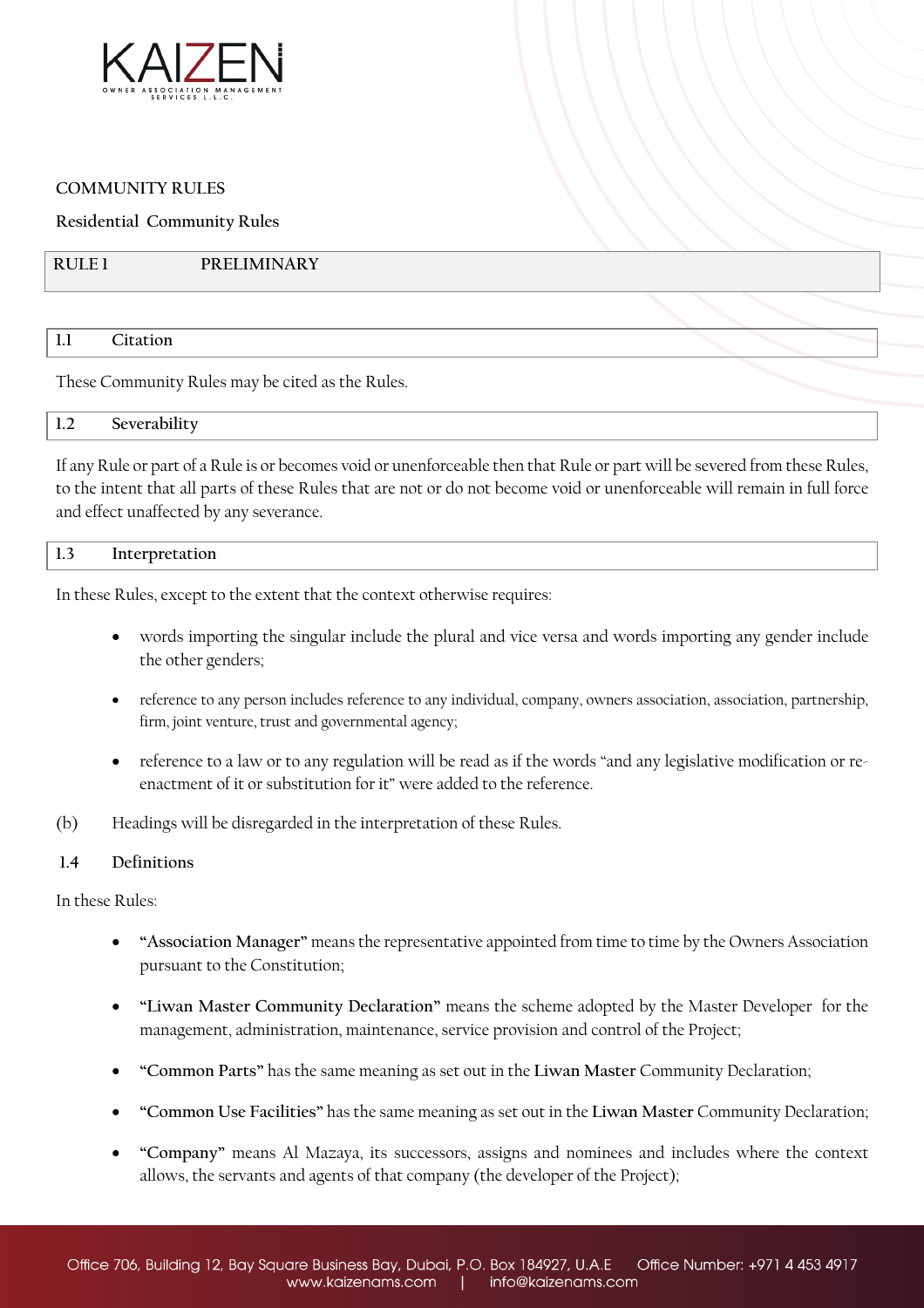

- **"Constitution"** has the same meaning as set out in the Community Declaration;
- **"Contractor"** means any contractor engaged from time to time by the Association Manager, including (without limitation) the person engaged to collect and dispose of garbage;
- **"Landscape"** means hard and soft landscaping;
- **"Master Community"** means the entire Master Community known as Liwan developed in Dubai Land, Dubai, United Arab Emirates;
- **"Master Community Rules"** means the community rules for the Master Community, which shall prevail if there is a conflict with these Rules;
- **"Master Developer"** means Liwan LLC and its nominees, successors, successors in title and assigns (if applicable);
- **"Occupier"** means the legal occupant from time to time of a Unit and includes where the context allows tenants, guests, invitees, servants, agents, employees and contractors;
- **"Owner"** means a registered owner of a Unit and includes where the context allows, that person's tenants, guests, invitees, servants and agents;
- **"Owners Association"** means the building's Association established pursuant to the Constitution;
- **"Project"** means all that land and the building constructed thereon on the plot including all Units and Common Parts;
- **"Rules"** means the community rules as set out in this document and such further rules and regulations the Association Manager may make from time to time;
- **"Vehicle"** includes a motor cycle;
- **"Unit"** has the same meaning as set out in the building Community Declaration including all Units and Common Parts;
- **"You" or "you"** means an Owner and an Occupier. A reference to "**your**" has a corresponding meaning.

|  |  |  |  |  |  |  |  | GENERAL<br>the contract of the contract of the contract of the contract of the contract of the contract of the contract of |  | RULE <sub>2</sub> |
|--|--|--|--|--|--|--|--|----------------------------------------------------------------------------------------------------------------------------|--|-------------------|
|--|--|--|--|--|--|--|--|----------------------------------------------------------------------------------------------------------------------------|--|-------------------|

# **2.1 Amendments**

These Rules may be amended by the Association Manager from time to time. Amendments will come into effect at the date of adoption and from that date will form part of these Rules.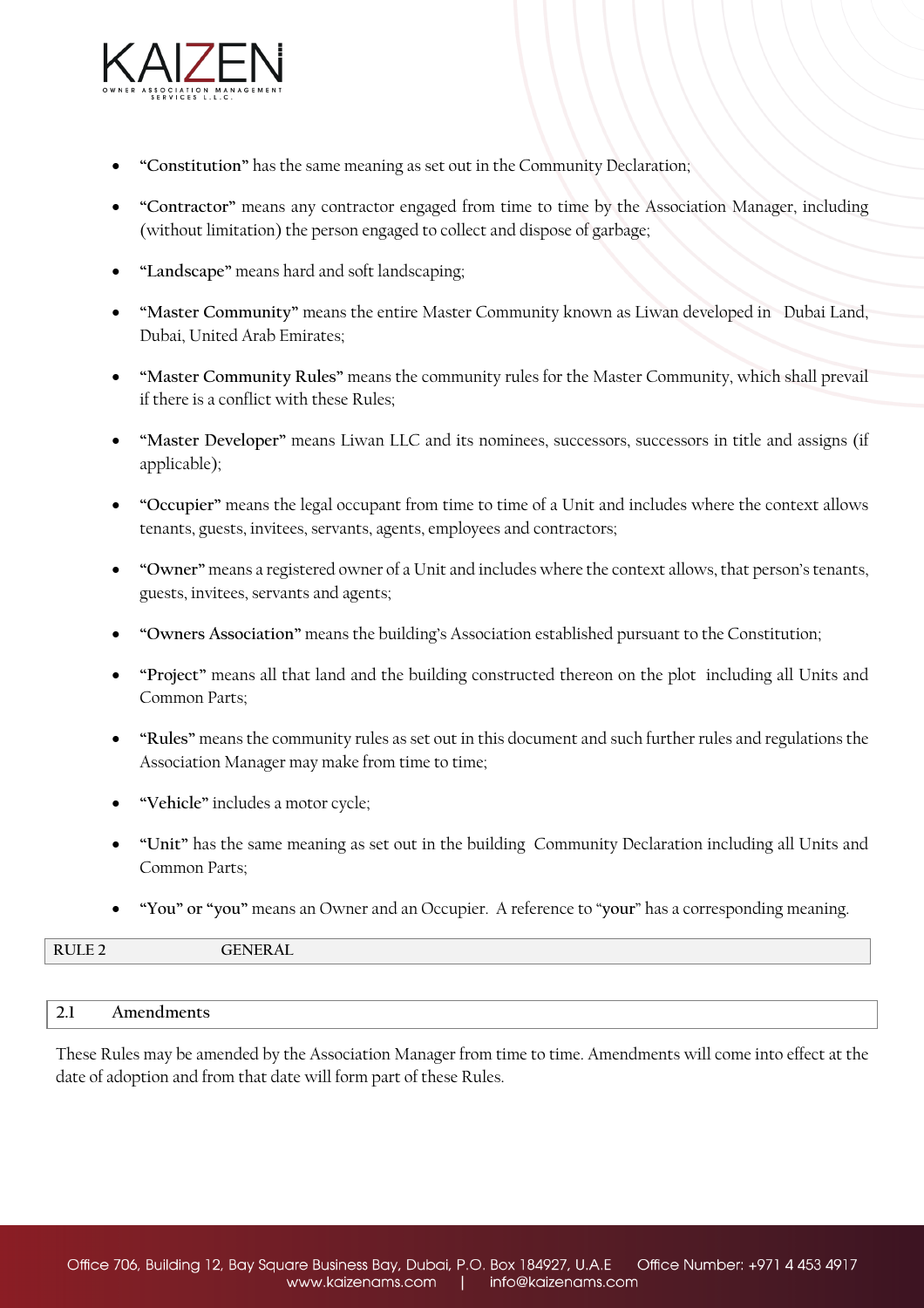

**RULE 3 USE OF UNITS** 

| KULE J               | USE UP UNITS         |  |  |  |  |  |
|----------------------|----------------------|--|--|--|--|--|
|                      |                      |  |  |  |  |  |
| $\mathcal{D}$<br>J.L | Residential Use Only |  |  |  |  |  |

- (a) A Unit may only be used for resdential purposes.
- (b) You must use the Unit solely and exclusively for resdential purposes and not for any other purpose without the prior written consent of the Association Manager. You must not use or occupy nor permit the immoral or unethical or hazardous purpose or for any purpose or in any manner in violation of the laws of the United Arab Emirates, including bachelor or staff accomadaion resulting in unit over occupation.

# **3.2 Balconies**

- (a) Balconies may not be used for storage or hanging clothes. No carpeting of balconies/patios is allowed unless approved by the OA. In accordance with local laws and safety concerns, no grilling, cooking or any open flame including incense burners is permitted on balconies, or garages. It is not permitted to run electric cords from the apartment to a balcony or patio area.
- (b) Bird feeders and feeding of other animals are prohibited. Plants are permitted but Residents are expected to put protection under plants to prevent water or dirt from staining the balcony or leaking to any other balcony or patio area. Residents will be responsible for any water or material falling from a balcony area or damage done to a balcony or patio.
- (c) Care should be taken with pots to use natural dirt and planting material that is not flammable. Some fertilizers and potting material are combustible when placed in heat or sun and should not be used in the balcony or patio area.Enclosing the Balcony is not permitted.
- (d) It is prohibitted to hang plantry pots on the balconies

**RULE 4 LANDSCAPING**

# **4.1 Prohibition against destruction**

You must not:

- (a) wilfully injure, ring bark, cut down, top, lop, remove, damage or destroy any trees, plants or other growing thing or landscaping (collectively "**Landscape**") within the Project;
- (b) otherwise partially or totally remove any of the Landscape (whether or not entered in the register) except with the prior written approval of the Association Manager given in accordance with these Rules or the Liwan Master Community Declaration.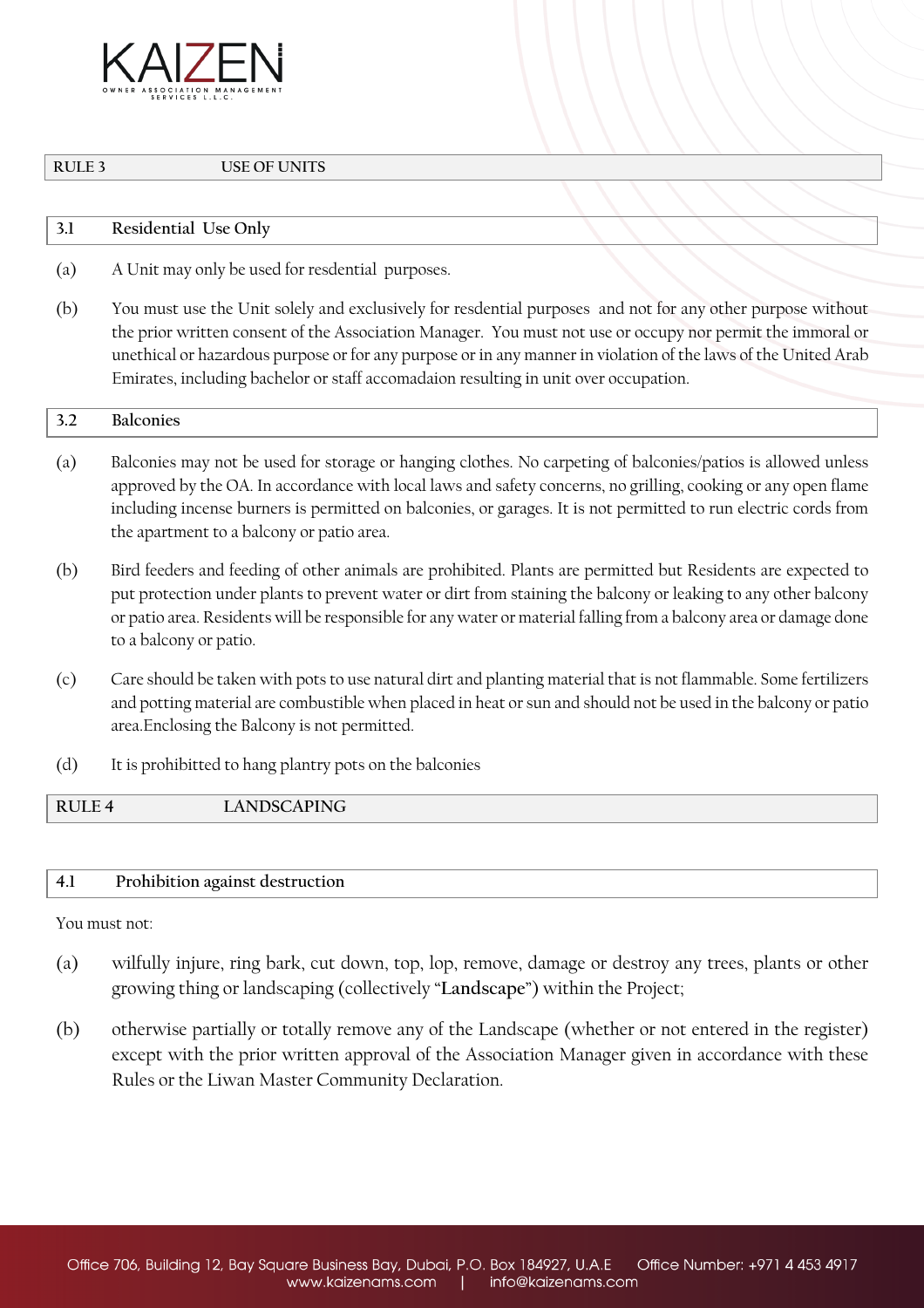

### RULE 5 REPAIRS, MAINTENANCE AND ALTERATIONS

### **5.1 Owner to Maintain etc.**

You must:

- (a) maintain in a clean condition the interior of your Unit and take all practicable steps to prevent infestation by vermin or insects; and
- (b) Windows are not to be covered by paper, paint, tinfoil, sheets or similar items.
- (c) keep all windows in your Unit clean and promptly replace with fresh glass of the same kind, colour and weight if broken or cracked.

The Association Manager is entitled to instruct its own cleaners to carry out cleaning in such cases and all expenses shall be levied against the offending Owner or Occupier.

**5.2 Consent Required (Work Permit)**

You must not without the prior written consent of the Association Manager:

- (a) carry out structural alterations to your Unit;
- (b) alter gas, water, drainage, sewerage or electrical connections and services on or to your Unit;
- (c) in any way attempt to enclose or partially enclose any balcony or other open structure which forms part of your Unit;
- (d) alter the external colour scheme or other improvements upon your Unit; or
- (e) alter in any way the external appearance of your Unit except in the ordinary course of maintenance and upkeep of the Unit and in compliance with any other relevant Rules.

As a condition of approval to any applications, the Association Manager may also require the Owner to provide a security bond to the Owners Association to ensure compliance with all development conditions included in any approval granted by the Owners Association. The terms for the provision of the security bond will be determined by the Association Manager on a case by case basis.

# **RULE 6 USE LIMITATIONS**

#### **6.1 Limitations**

You must not obstruct any roadway provided for the carriage of Vehicles within the Project or Master Community so as to prevent the passage of any Vehicle over the roadway.

| $\pm 6.2$ | Signs prohibited |  |
|-----------|------------------|--|
|           |                  |  |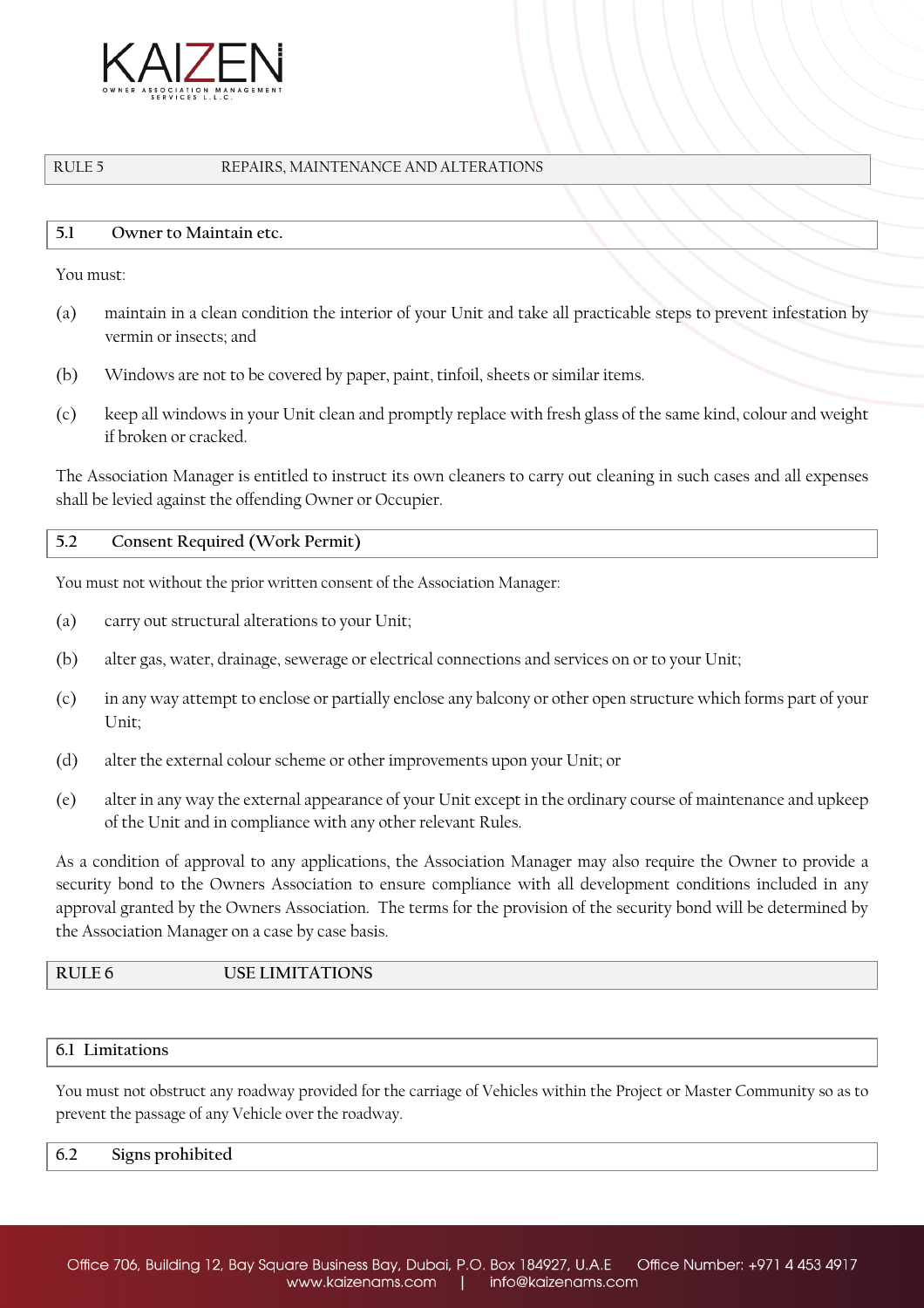

- (a) You shall not affix, paint or display on the exterior of the Unit any lettering, sign, advertisement, nameplate, banner, cut-out, placard, poster, loudspeaker, radio, television or wireless mast or antenna, satellite dish, awning or other projection in or on the Unit or visible from the outside of the Unit .
- (b) If any lettering, sign, advertisement, nameplate, banner, cut-out, placard, poster, loudspeaker, radio, television or wireless mast or antenna, satellite dish, awning or other projection is placed or displayed in breach of this Rule, the Association Manager shall be entitled to forthwith remove the same, and if within the Unit, the Association Manager shall be entitled to enter the Unit to remove the same, and recover from you on demand all costs and expenses incurred by the Association Manager for such removal.
- (c) The Association Manager has the exclusive right to control all public space advertising and all promotional signage upon or within the Common Parts and to erect and display advertising and signage within those locations at its sole discretion.

# **6.3 Nuisance**

- (c) You must not carry out any noxious or offensive trade or activity on any Unit nor do or permit to be done on it anything which:
	- (i) may be or become an annoyance or nuisance to the Project or Owner or Occupier; or
	- (ii) may in any way interfere with the quiet enjoyment of another Unit by its Owner or Occupier's or
	- (iii) no sound device (except security or warning devices used exclusively for such purposes) power equipment, power tool or any item which may unreasonably interfere with television or radio reception to any Unit, is used without the prior written consent of the Association Manager;
	- (iv)no noisy or smoky Vehicle or unlicensed off-road Vehicle is used or parked on or in the Project, or exposed to the view of any other Owner or Occupier, without the prior written consent of the Association Manager;
	- (v) noise from power tools is only emitted from a Unit during the hours of 8:00 AM to 6:00 PM;
	- (vi)all musical instruments, radio receivers, record, cassette or disc players, television sets and the like are controlled so that the sound emanating from them is at a reasonable level and will not cause annoyance or disruption to Owners and Occupiers of other Units; and
	- (vii) if noise within your Unit is unavoidable, take all practical measures (including closing all doors, windows and curtains/blinds to your Unit) to minimise annoyance or disruptions to other Owners and Occupiers.

| 0.4 |  |
|-----|--|

- (d) You must not park any motor Vehicle other than wholly within the parking area designated for it, as directed by the Association Manager.
- (e) The Association Manager may from time to time issue written directions for parking of vehicles on the Common Parts. You must observe and comply with any such directions.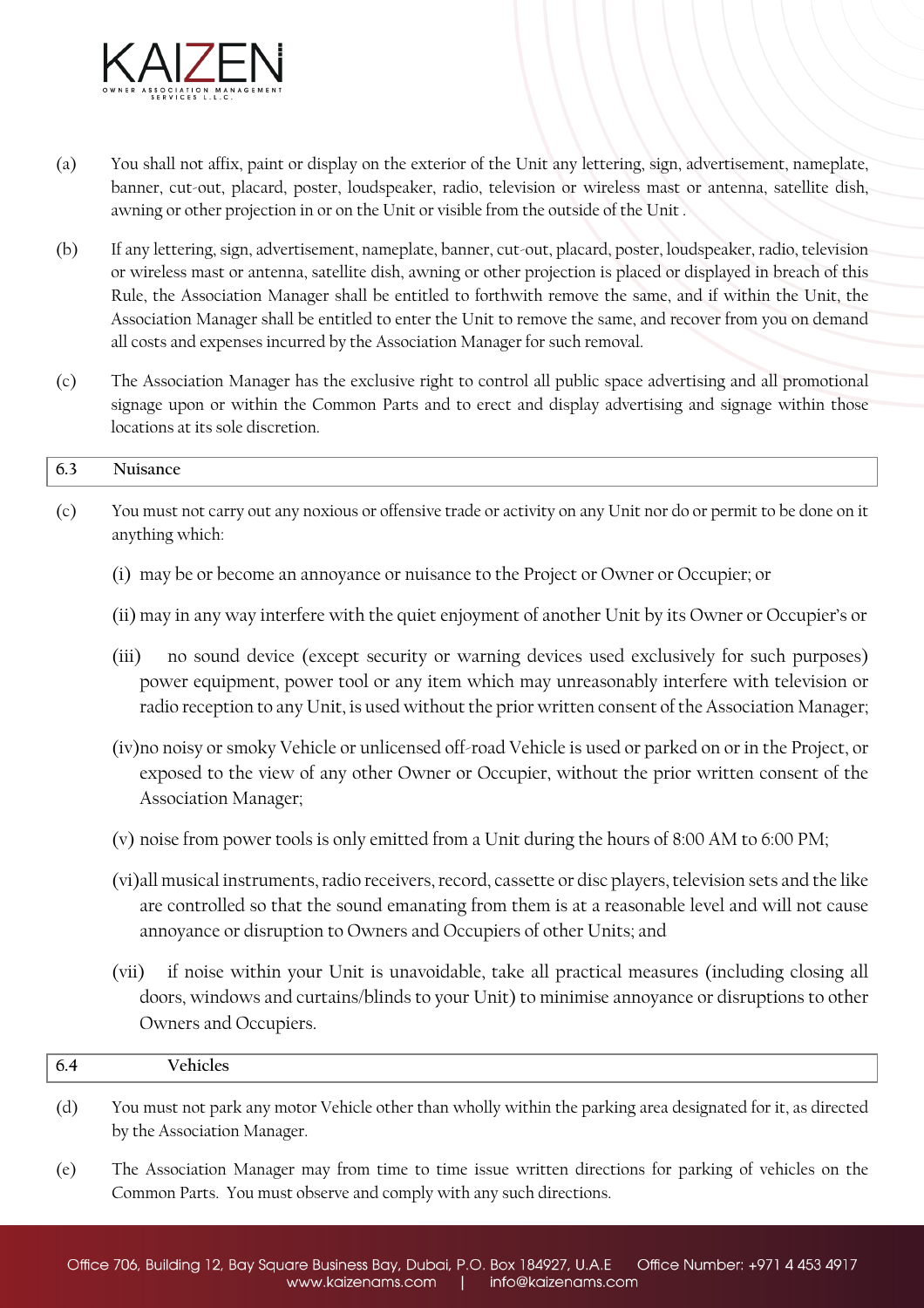

(f) The Association Manager may delegate the function of enforcement of the rules and regulations or directions given by the Association Manager pursuant to this Rule to the facilities manager or other service provider duly appointed by the Association Manager to maintain the Common Parts and, where so delegated, the delegate

has all the powers and duties of the Association Manager with respect to parking of vehicles as the Association Manager has under these Rules.

(g) You must not park or keep (or permit to be parked or kept) a vehicle of a commercial type (which includes, without limitation, a dump truck, cement mixer truck, delivery truck, bus or operable vehicle equipment, whether mobile or otherwise) within the Project except for the purpose and in the course of commercial deliveries.

# **6.5 Animals or pets**

Residents must comply with the local municipality order, master community declaration before acquiring an animal. Owners are responsible for supervising their animal and the costs of any damages caused by your animal. Any owner complaints of animal odors, noise or other animal behavior that disturbs other Residents will be grounds for the Owner to ask you to remove your pet.owners are responsible to have their animal on a leash, or in a container, or under Resident's control at all times. Small animals should be carried or placed in a pet carrier when in hallways, elevators, or other interior common areas. Owners are to provide proof that any cat or dog permitted is spayed or neutered. Residents must immediately clean up after any pet waste. Residents will be responsible for any damage caused by their animal.

| -6.6 | Responsibility for invitees |
|------|-----------------------------|
|------|-----------------------------|

You:

- (a) must take all reasonable steps to ensure that your invitees comply with the Rules. If you are unable for any reason to ensure such compliance, or your invitees do not comply, you must ensure that such invitees leave the Project immediately;
- (b) must take all reasonable steps to ensure that your invitees do not behave in a way likely to interfere with the quiet enjoyment of other Units or Common Parts by the Owners and Occupiers of the other Units or any other person lawfully using the Common Parts; and
- (c) are liable to compensate the Owners Association Management and any other relevant person (including other Owners and Occupiers) for all damage or injury caused by you or your invitees.

# **6.7 External Attachments**

- (a) You must not allow any television, radio, antenna, dish device or any other devices to be erected, constructed or placed, or permit it to remain on your Unit or on the Common Parts unless and until it has been approved in writing by the Association Manager.
- (b) Residents are not permitted to tamper with any wiring related to the common area antenna and, if the Resident's problem appears to be with the central antenna, the matter should be reported to the office. This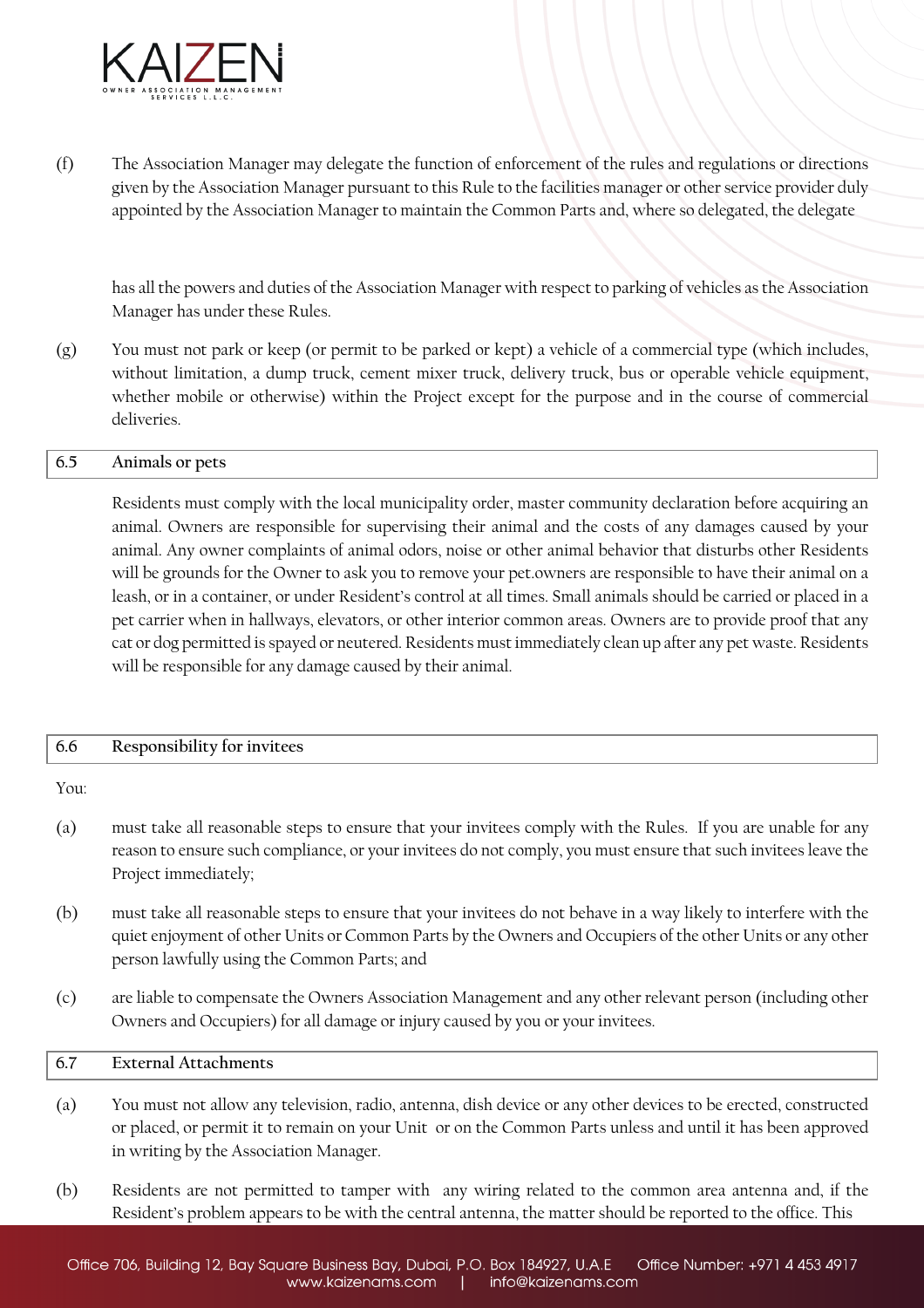

times.

installation of private antennas and "satellite dishes" is prohibited. Residents may not install any antennas, including "satellite dishes" or "mini-satellite dishes," without complying with these special rules and obtaining advance approval of any installation in a separate agreement. Any installation without such prior approval is prohibited.

- (c) Nothing may be attached to the exterior of the unit or building without the approval of Owners Association management. Such items may include holiday/celebration decorations, decorative lighting, awnings, pergolas, shade cloth, shade or protective sheeting etc.
- (d) Temporary holiday or festival decoration or lighting is permitted and must be removed after the holiday or celebration. Lighting decorations causing complaints from neighbouring residents must be turned off or removed upon request.

| 6.8               | Security                                                                                                                                                                                                                    |
|-------------------|-----------------------------------------------------------------------------------------------------------------------------------------------------------------------------------------------------------------------------|
| You:              |                                                                                                                                                                                                                             |
| (a)               | may not install, or permit to be installed, any security system on any Unit or on Common Parts without the<br>prior written consent of the Association Manager; and                                                         |
| (b)               | must securely fasten on all occasions all doors and windows to your Unit when the Unit is left unoccupied and<br>vacant.                                                                                                    |
| 6.9               | Leasing                                                                                                                                                                                                                     |
| (a)               | An Owner may let a Unit but only:                                                                                                                                                                                           |
|                   | by means of a written lease or tenancy agreement; and<br>(i)                                                                                                                                                                |
|                   | if that lease or agreement obliges the lessee or tenant to comply with these Rules.<br>(ii)                                                                                                                                 |
| (b)               | Each Owner who lets a Unit is to be responsible for ensuring compliance with the lease or tenancy agreement<br>generally, but particularly as it relates to compliance with these Rules.                                    |
| 6.10              | Delivery of goods                                                                                                                                                                                                           |
| (a)               | The delivery of goods, merchandise, equipment or articles of bulk delivery must be within normal working<br>hours (8:00 A.M to 6:00 P.M) and with as little disruption as possible.                                         |
| (b)               | You must use trolleys, delivery carts, wheel barrows and the like for the delivery of goods, equipment or<br>merchandise.                                                                                                   |
| (c)               | You must not use the passenger and service lifts and escalators for the delivery of goods, equipment or<br>merchandise without the prior written consent from the Association Manager.                                      |
| RULE <sub>7</sub> | <b>USE OF FACILITIES AND ACCESS</b>                                                                                                                                                                                         |
| (a)               | The Common Use Facilities are for the exclusive use of Owners, Occupiers and their guests. You must limit<br>the number of guests using the facilities to ensure access for other Owners and Occupiers is maintained at all |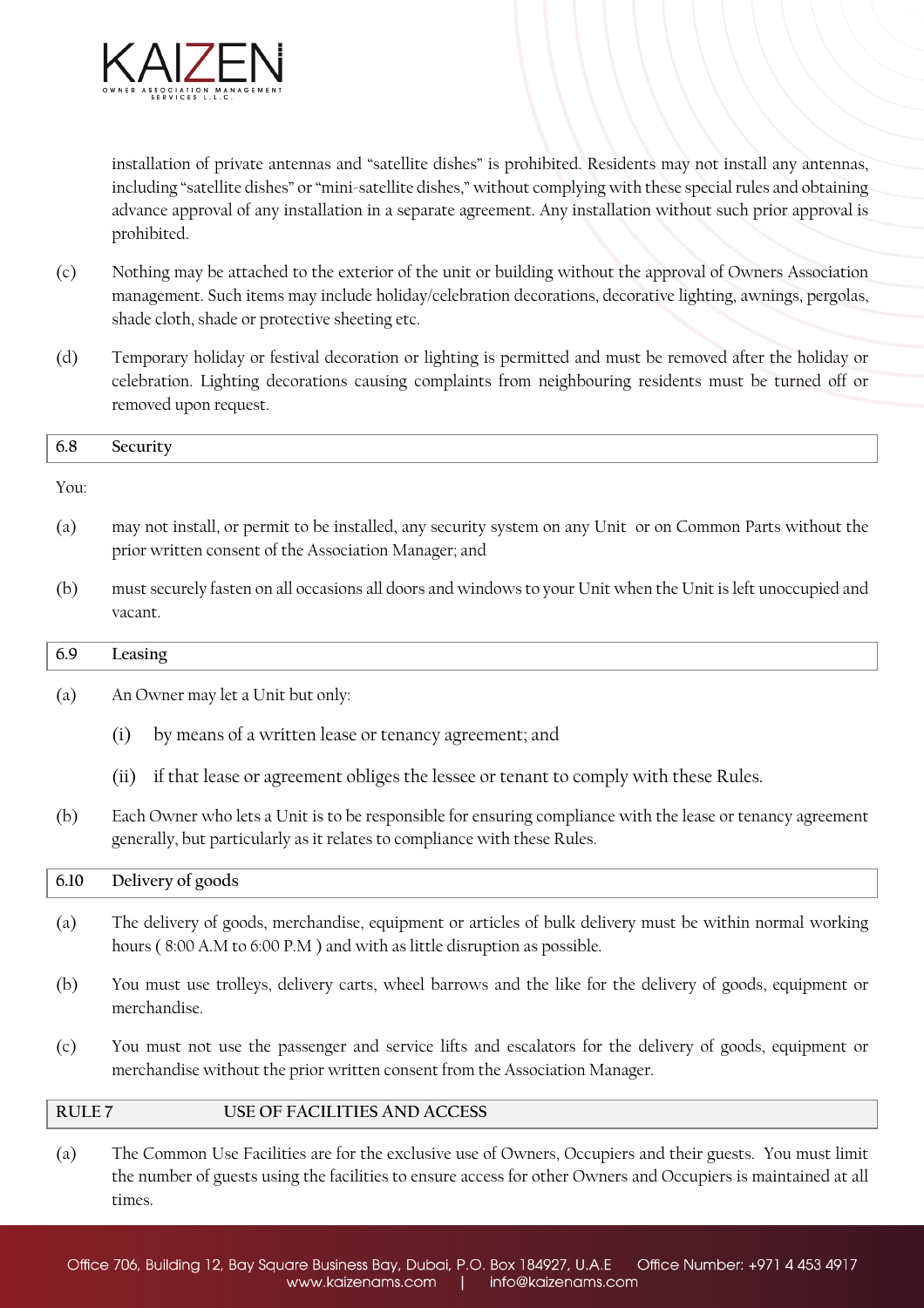

- (b) All persons using shared facilities and equipment do so at their own risk and must adhere to the rules and regulations posted in various locations throughout the Project.
- (c) If you wish to hold a private function within any part of the Common Parts, you must obtain the prior written consent of the Association Manager to ensure that adequate access for other Owners and Occupiers is still reasonably maintained.
- (d) If the Association Manager provides its consent for you to hold the function, the Association Manager may require the payment of a security deposit from you. You will be responsible for all damage, liability, injury and costs (including cleaning costs) arising from the function. Without limiting the Association Manager's rights in this regard, the Association Manager may apply the security deposit towards the payment of any such costs or expenses that arise and demand payment of any shortfall from you.

# **RULE 8 SECURITY CONTROLS**

- (a) You must ensure your guests and invitees comply with all security arrangements that are in place for the Project.
- (b) The security arrangements may, at the discretion of the Association Manager, include (without limitation) the following:
	- (i) the issue of a security gate controller;
	- (ii) the issue of a barrier access card to gain entry into the Building;
	- (iii) the right to ask the identity of any person who is not an Owner or Occupier of a Unit; and
	- (iv) the right to remove any person from the Project who is causing a nuisance.

# **RULE 9 GENERAL WASTE DISPOSAL AND COLLECTION**

We encourage "recycling" waste materials wherever possible. In line with International best practice for waste management, the Association Manager is reliant on you to separate your waste streams into general waste, plastics, paper and cardboard, and green waste. You are required to implement effective waste sorting systems at the rubbish source within your unit to ensure that waste is effectively and consistently separated and disposed off.

- (a) You must:
	- *(i)* comply with the Rules and ordinances relating to the disposal of garbage *Chutes*
	- (ii) ensure that the health, hygiene and comfort of the Owner or Occupier of any other Unit is not adversely affected by the disposal of your garbage.
- (b) You must not:
	- (i) deposit or throw upon the Common Parts any rubbish, dirt, dust, landfill, rocks, landscape cuttings, solid waste or any type of refuse or other material on the Common Parts;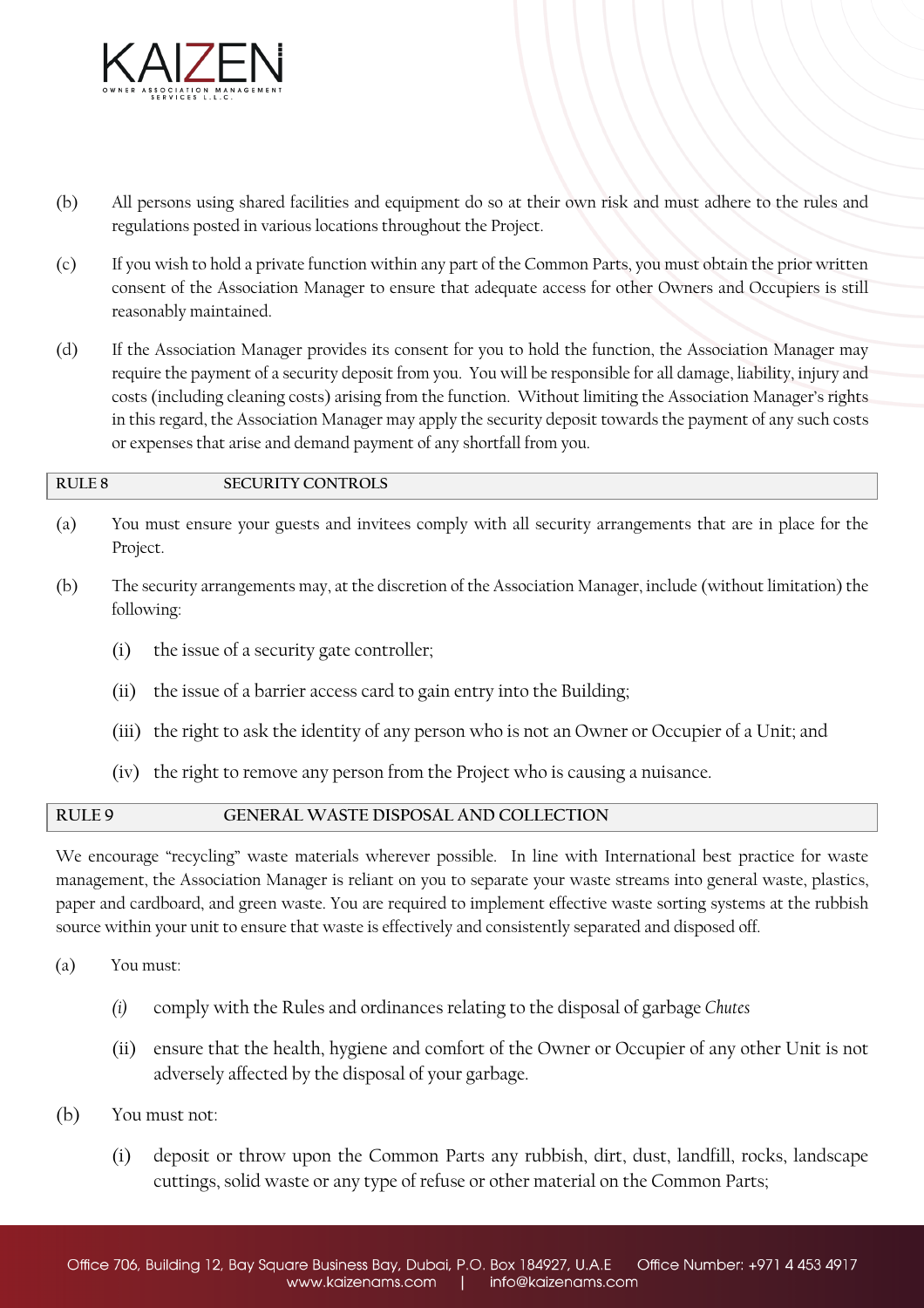

- (ii) accumulate anywhere on the Common Parts any rubbish, refuse, garbage or other waste material, even if the waste is to be collected at your expense. You are responsible at your own cost for the removal of such material from the Project other than general waste which is to be deposited in chute for collection by the contractor engaged by the Association Manager;
- (iii) store within their Unit any rubbish, refuse, garbage or other waste material except in containers located in appropriate areas screened and concealed from view within a Unit and maintained so that odours do not emanate from such containers and they do not render any of the Project unsanitary, unsightly, offensive or detrimental;
- (iv) bring upon, grow or maintain upon any part of the Project any plant or seed infected with noxious insects or plant disease;
- (v) cause to be lit or light fires anywhere on the Project for incinerator purposes.
- (vi) discharge any waste effluent, weed killers, car cleaning run-off, chemicals and detergents or any other harmful substances into any Unit, or onto the roads as these will drain into and pollute sewerage treatment facility; or
- (vii) discharge into any drains, pipes, gullies, gutters, sewers, ducts, mains, channels, wires, cables, flues and any other conducting media of whatsoever nature any oil or grease or any noxious or deleterious effluent or substance that may cause an obstruction.
- (c) Any damage imposed, costs for cleaning or repair resulting from a breach of this Rule, or additional recycling costs imposed due to waste stream contamination are to be borne by the Owner or Occupier responsible for the breach.
- (d) Be sure the trash chute door is closed after depositing your trash. Place all trash in sealed plastic bags. This will keep the trash area neat and relatively free from odor .If the Owners Association Management has to pick up trash or litter identified to be yours, you may be charged a fee for each occurrence. Owners and residents must make seperate arrangements at their own cost, for the disposal of large and/or heavy items.

# **RULE 10 NOTICE OF ACCIDENTS / DAMAGE TO PROPERTY**

# **10.1 Notification of accidents, repair**

- (a) You must notify the Association Manager promptly of any accident or defect in any part of the Common Parts water pipes, gas pipes, electric installations or fixtures that you become aware of.
- (b) The Association Manager may, at any time, examine the defective item and make such repairs or renovations as they consider necessary, and seek access to your Unit if reasonably required, for the safety and preservation of the Project as often as may be necessary.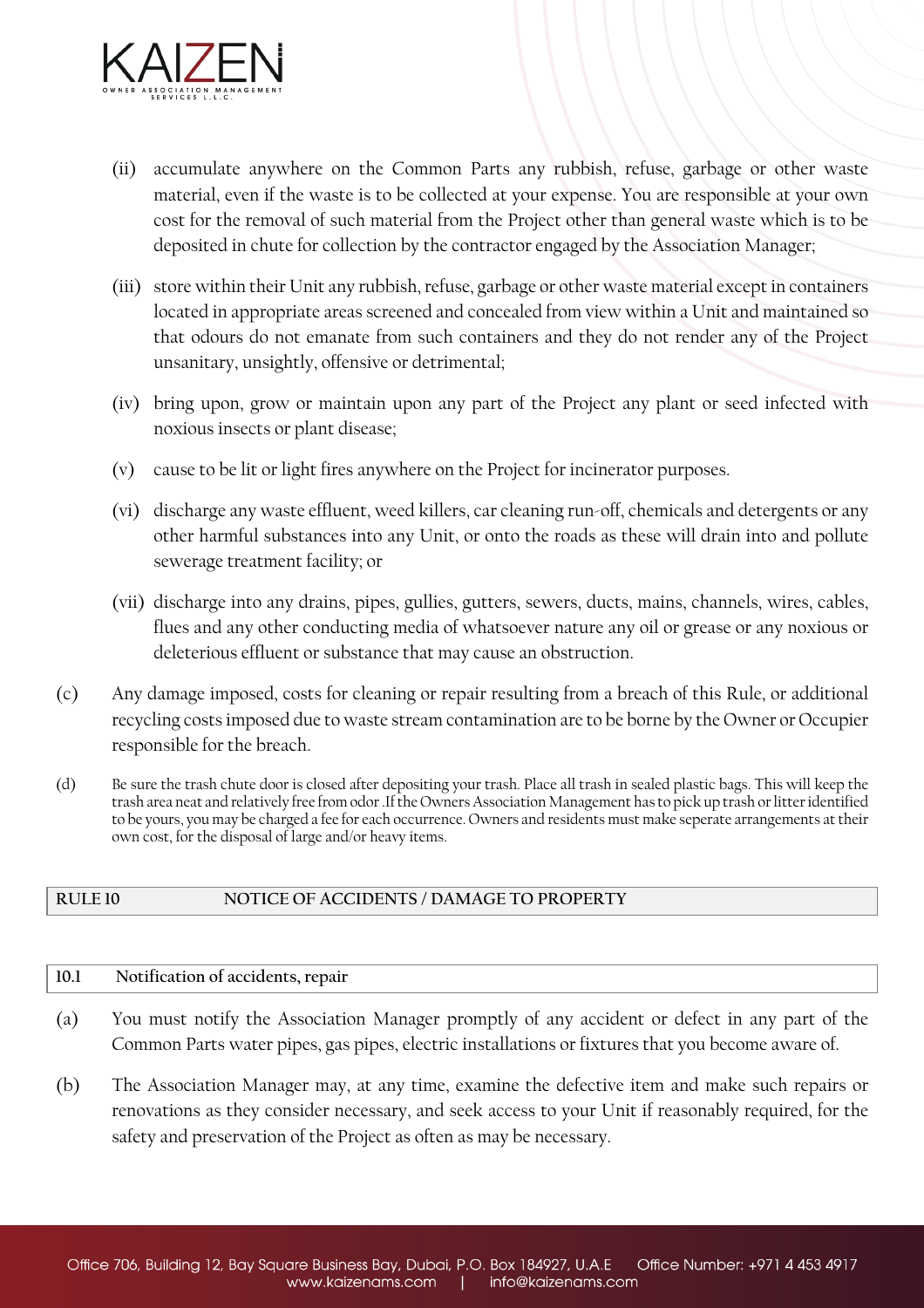

#### **10.2 Damage to the Common Parts**

You must not mark, paint, drive nails or screw or the like into, or otherwise damage or deface any structure that forms part of the Common Parts, except with the written consent of the Association Manager.

### **10.3 Littering and Vandalism**

The act of littering, graffiti or vandalism is prohibited anywhere within the Project. If you breach this Rule, you will be held liable for the cost of cleaning, repair or replacement resulting from any such activity. All incidents of serious vandalism will be reported by the Association Manager to Dubai Police for their further action.

# **RULE 11 RECOVERY FOR REPAIRS BY THE ASSOCIATION MANAGER**

If the Association Manager expends money to make good damage caused by a breach of these Rules by an Owner or Occupier or the guests, servants, employees, agents, invitees of an Owner or Occupier the Association Manager is entitled to recover the amount expended from the Unit Owner.

#### **RULE 12 CONTRACTORS**

- (a) You must not request or instruct any contractors or workmen engaged or otherwise employed by the Association Manager to carry out any work on your behalf unless specifically authorised to do so.
- (b) All requests for the Association Manager to consider giving directions on a particular matter to a contractor or workman must be directed to the Association Manager.

# **RULE 13 NOTIFICATIONS OF INFECTIOUS DISEASES**

If an infectious disease, which requires notification by virtue of any legislation, regulation or ordinance, affects any person in any Unit, the Owner or Occupier of such Unit must promptly give notice of that fact, and any other information which may be required in relation to the infectious disease, to the Association Manager.

**RULE 14 STORAGE** 

# **14.1 Storage in Common Areas**

Storage of personal items/belongings in the common areas of the building such as corridors, stairways, parking etc. is not permitted. These includes (but not limited to) items such a water bottles, foot wear, storage cabinets/stands, strollers, bicycles etc.

# **14.2 Storage of hazardous items**

You must not, except with the prior written consent of the Association Manager, use or store in your Unit or upon the Common Parts any hazardous material, flammable chemical, liquid, gas or other flammable material, other than: